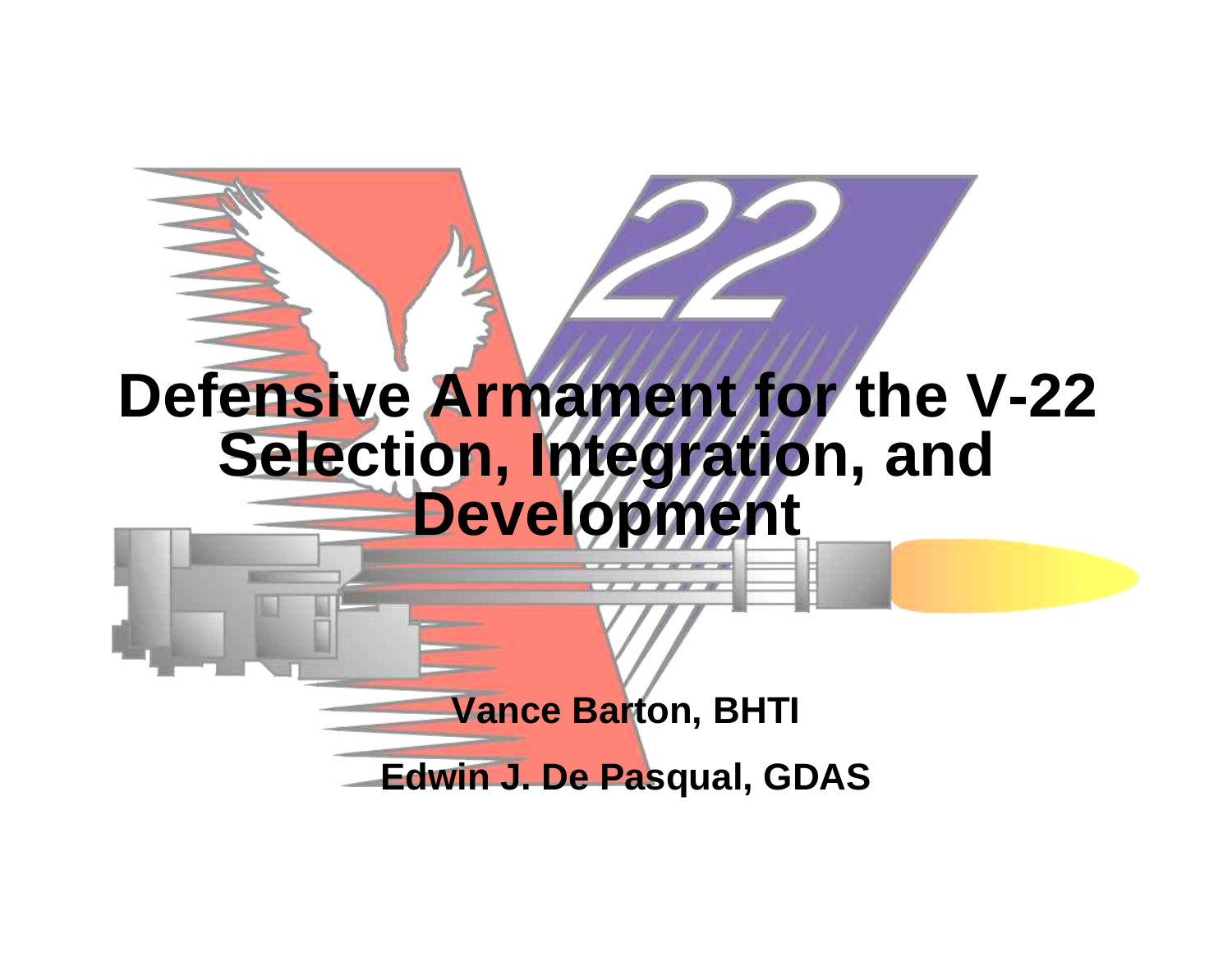

#### • **Defensive weapon requirements developed by HQMC (ORD)**

- Gun is Threshold requirement
- Helmet Tracker was an Objective requirement, Jul 2001 review upgraded it to a Threshold requirement.
- **Gun Study, an element of government funded Forward Fuselage Configuration Study, conducted May 98 – Oct 99**
	- Determine the characteristics and requirements for a turreted, defensive gun system that comply with the CV-22 and MV-22 airframe and mission requirements. Define the major airframe and system integration tasks required for implementing the gun system into the MV & CV-22 aircraft.
- **Gun vendor competition conducted Dec 99 Aug 00**
	- GDAS GAU-19 announced as selected system Aug 00
- **SD 572-1 Detail Specification Requirement**
	- Rotary, three-barrel 50-caliber, turreted, nose gun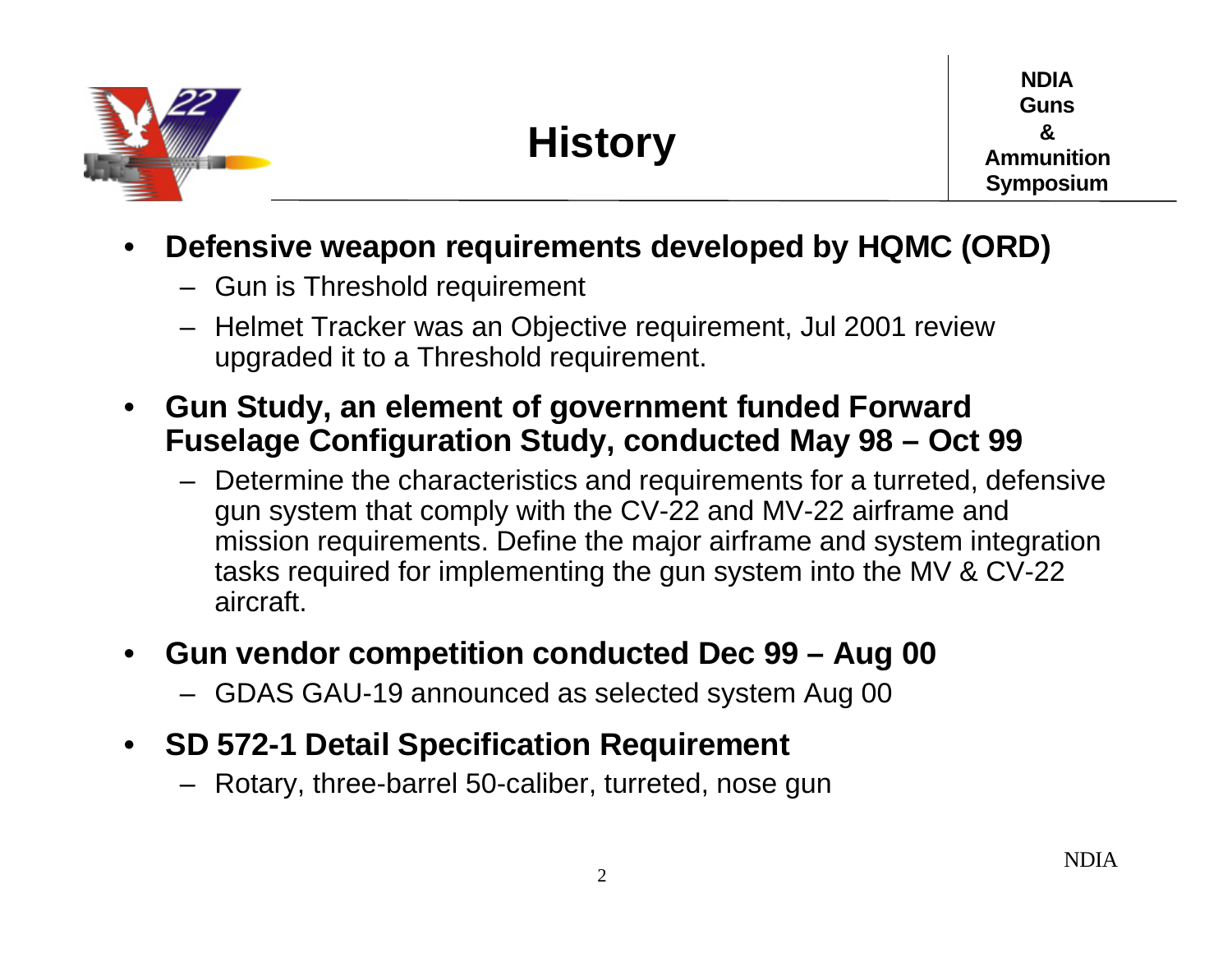

- **Caliber/Ammunition Capacity/Sustained Firing Rate**
	- Obtain and maintain a 90% suppression level against 10 troops
	- Obtain within 3 seconds of engagement initiation
	- Sustained without reload for 60 seconds minimum
	- Randomly distributed in a building 10 m tall X 20 m wide
	- From 500 meters

#### • **System Weight**

- System (empty weight)  $\leq$  460 lbs
- Portable Magazine < 37 lbs
- Ammunition Storage & Feed System
- No FOD/Linkless system
- In-flight Reload Capability (20% capacity in 60 seconds)
- **Recoil Force, < 900 lbs**
- **Reliability**
	- Turret and Gun Assembly
		- MRBF > 30,000 rounds minimum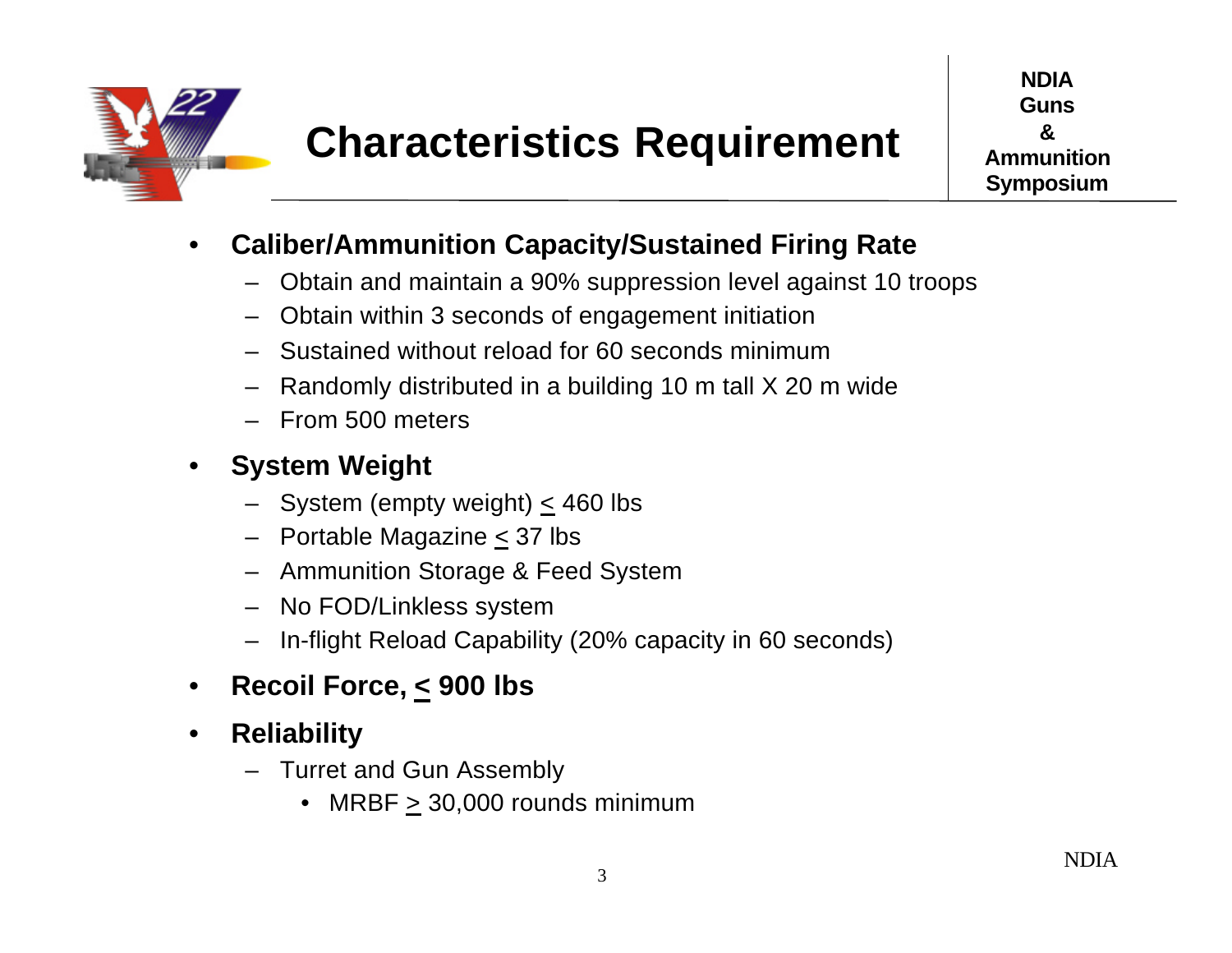

## • **SOF Configuration Trade Study, Phase 1, Oct. 1993**

- Point of ejection was assumed to be at station 264
- In a worse case maneuvering condition, the spent shell and links will:
	- not strike the aircraft in helicopter mode
	- strike the aircraft underside of the fuselage in airplane mode at very low energies (no damage)
- In hover in ground effect, re-circulation of rotor downwash occurs
- Spent cartridge may be lifted into the rotor or the engine inlet, causing FOD
- Conclusion
	- Provisions will be made to retain the spent brass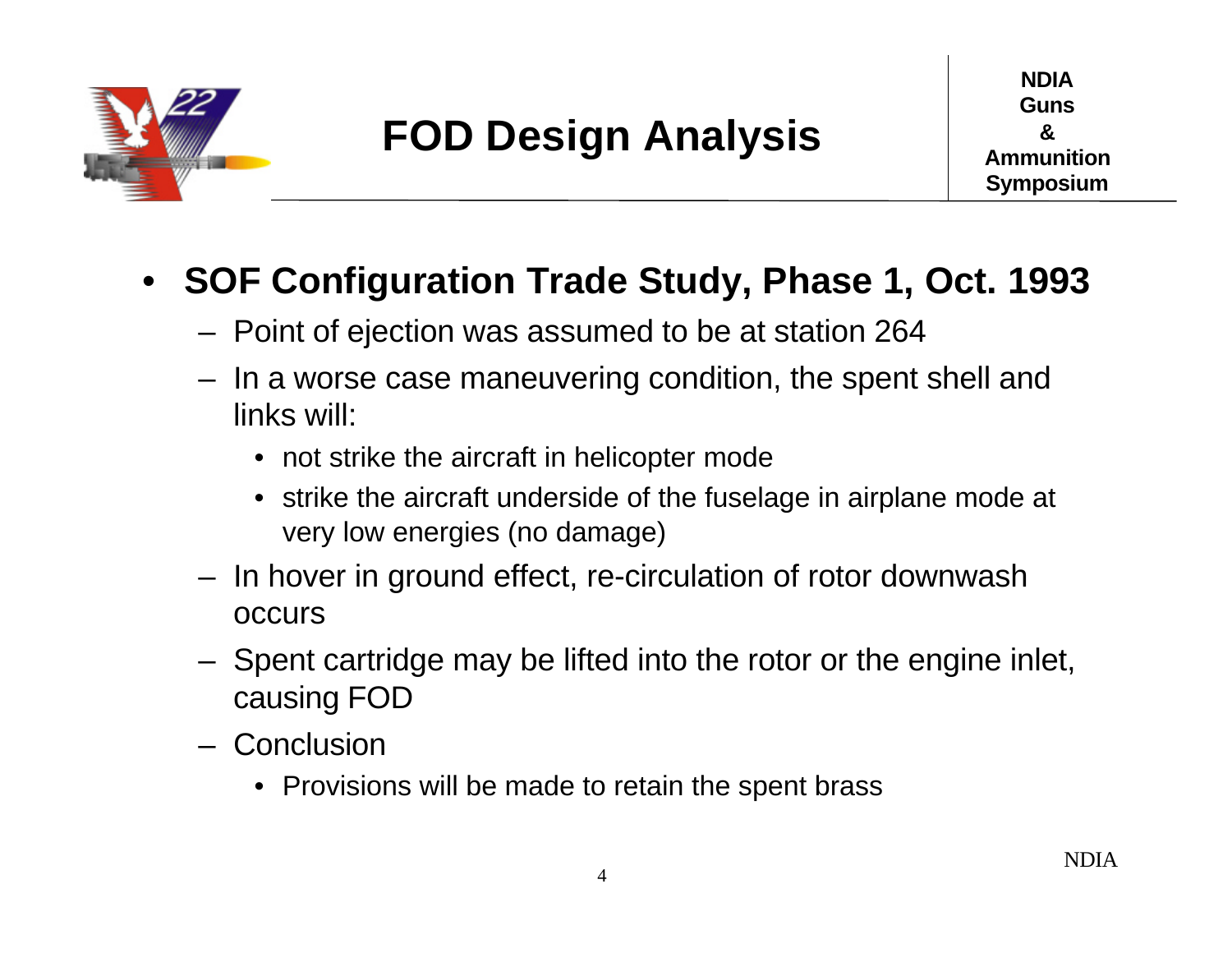

**NDIA Guns & Ammunition Symposium**

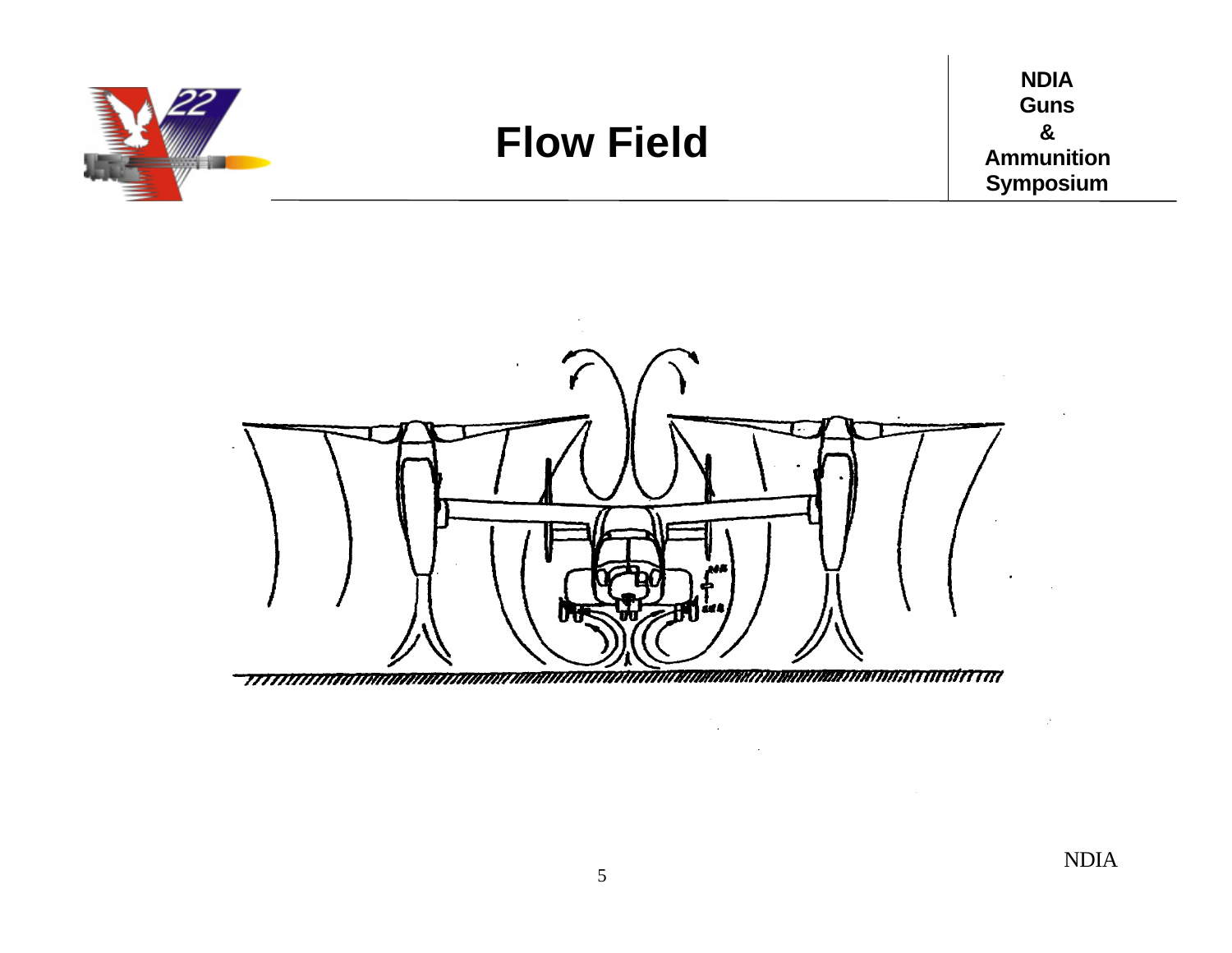

### **Comparison Matrix (From FFCS TIM #1 - 3 Dec 98)**

**NDIA Guns & Ammunition Symposium**

| System                                            | Contractor/<br>Platform                                                                      | <b>Type</b>                                      | <b>ROM</b><br>Rec<br>Cost <sup>1</sup><br>(98\$) | Weight<br>Impact <sup>2</sup><br>(Lbs) | MRBF <sup>4</sup> | <b>Electrical</b>                            | Recoil<br>Force<br>(Lbs)                         | Firing<br>Rate<br>(spm) | Ammo<br>Capacity<br>per load<br>(Rds) | Disper-<br>sion <sup>3</sup><br>3s<br>(Mils) | Pointing<br>Accuracy<br>$3s$<br>(Mils) | FOD/<br>NO FOD<br>Design   | In-Flight<br>Reload | Fires 750<br>rds w/o<br>cooling<br>(for 20mm<br>or smaller) | <b>Muzzle</b><br>Velocity   |
|---------------------------------------------------|----------------------------------------------------------------------------------------------|--------------------------------------------------|--------------------------------------------------|----------------------------------------|-------------------|----------------------------------------------|--------------------------------------------------|-------------------------|---------------------------------------|----------------------------------------------|----------------------------------------|----------------------------|---------------------|-------------------------------------------------------------|-----------------------------|
| Required/<br>Guideline                            | N/A                                                                                          | <b>Turreted</b><br>Gatling                       | N/A                                              | < 458                                  | 30,000            | <b>115 VAC</b><br>400 Hz or<br><b>28 VDC</b> | < 900<br>(goal)                                  | 750,<br>1000<br>1200    | <b>750 for</b><br>20mm or<br>smaller  | < 8                                          | $\leq 3$                               | NO FOD.<br><b>Linkless</b> | <b>REQ</b>          | <b>REQ</b>                                                  | N/A                         |
| GAU-2A<br>Or<br>M134<br>7.62 mm                   | GD<br>$\mathsf{U}\mathsf{H}\text{-}\mathsf{1}\mathsf{N}^5$<br>$AH-1G$<br>CH-47D<br>$UH-60A5$ | Turreted<br>6 barrel<br>Gatling<br>$3.15$ ft     | 312 K                                            | 432                                    | 30,000            | <b>270 VDC</b><br>50 Amps                    | N/A                                              | 2,000 to<br>6,000       | 700 to<br>2,000                       | $\overline{7}$                               | 3.0                                    | NO FOD.<br>Linkless        | <b>YES</b>          | <b>YES</b>                                                  | 2,750<br>ft/sec             |
| <b>GAU-19/A</b><br>.50 Cal<br>$(12.7 \text{ mm})$ | GD<br><b>UH-60A</b> <sup>5</sup>                                                             | Turreted<br>3 barrel<br>Gatling<br>3.87 ft       | 312 K                                            | 454                                    | 30,000            | <b>270 VDC</b><br>60 Amps                    | 800 @<br>1,000<br>spm,<br>1000 @<br>2,000<br>spm | 1,000<br>to<br>2.000    | 772 or<br>1.428                       | 6.7                                          | 3.0                                    | NO FOD.<br>Linkless        | <b>YES</b>          | <b>YES</b>                                                  | 2.770<br>ft/sec             |
| M-197<br>20 mm                                    | GD<br>AH-1W                                                                                  | Turreted<br>3 barrel<br>Gatling<br>5 ft          | 380                                              | 512                                    | 30,000            | 28 VDC.<br>60 Amps                           | 1,450<br>@750<br>spm                             | 650                     | 750                                   | 6.7                                          | 3                                      | <b>FOD</b>                 | <b>YES</b>          | <b>YES</b>                                                  | 3,380<br>ft/sec             |
| XM-301<br>20 mm                                   | GD<br><b>RAH-66</b>                                                                          | Turreted<br>3 barrel<br>Gatling<br>5.08 ft       | 360 K                                            | 280                                    | N/A               | 270 VDC<br><b>TBD Amps</b>                   | 1,500<br>@750<br>spm                             | 750 to<br>1,500         | 500                                   | 6.7                                          | 3.0                                    | FOD.<br>Linked             | <b>YES</b>          | <b>NO</b><br>(Reload<br>required)                           | 3,380<br>ft/sec             |
| XM-301<br>20 mm                                   | GD<br><b>RAH-66</b>                                                                          | Turreted<br>3 barrel<br>Gatling<br>5.08 ft       | 360 K                                            | 280                                    | N/A               | 270 VDC<br><b>TBD Amps</b>                   | 1,500<br>@750<br>spm                             | 750 to<br>1,500         | 500                                   | 6.7                                          | 3.0                                    | FOD.<br>Linked             | <b>YES</b>          | <b>NO</b><br>(Reload<br>required)                           | 3,380<br>ft/sec             |
| <b>THL20</b><br>20 mm                             | <b>GIAT</b>                                                                                  | Turreted<br>Single<br>barrel                     | 250 K                                            | 501                                    | 30.000            | <b>115 VAC</b><br>400 Hz<br>and<br>28 Vdc    | 562<br>@ 800<br>spm                              | 700 to<br>900           | 860                                   | 7.5                                          | 3.0                                    | FOD.<br>Linked             | <b>YES</b>          | <b>NO</b>                                                   | Data<br>Not<br>Available    |
| THL30<br>30mm                                     | <b>GIAT</b>                                                                                  | Turreted<br>Single<br>barrel                     | 440 K                                            | 567                                    | 30,000            | <b>200 VAC</b><br>400 Hz<br>and 28<br>Vdc    | 1,461<br>@720<br>spm                             | 720                     | 450                                   | 7.5                                          | 3.0                                    | FOD.<br>Linked             | <b>YES</b>          | <b>NO</b><br>(Reload<br>required)                           | 2,494 to<br>2,658<br>ft/sec |
| <b>RMK-30</b><br>30 mm                            | Global<br><b>Marketing</b>                                                                   | <b>POD</b><br><b>Mounted</b><br>Single<br>barrel | N/A                                              | N/A                                    | N/A               | N/A                                          | Recoil-<br>less                                  | N/A                     | N/A                                   | 4.5                                          | 3.0                                    | FOD,<br>Linked             | <b>NO</b>           | <b>NO</b>                                                   | N/A                         |
| M230<br>30 mm                                     | <b>Boeing</b><br>Mesa<br>Apache<br>LB                                                        | Turreted<br>Single<br>barrel                     | 395 K                                            | 466 or<br>396 $6$                      | N/A               | DC<br>System                                 | 3,000<br>@ 625<br>spm                            | 600 to<br>650           | 1150 or<br>600 <sup>6</sup>           | 3.0                                          | 3.0                                    | FOD.<br><b>Linkless</b>    | <b>YES</b>          | <b>NO</b><br>(Reload<br>required)                           | 2,640<br>ft/sec             |

<sup>1</sup> Gun system only, unburdened<br>
2 Includes gun, turret assembly, feed assembly, electronic control unit, ammo container (Uninstalled Weight). Required weight is based on previous gun study. <sup>3</sup> 80% of rounds fired, <sup>4</sup> Mean Rounds Before Failure, <sup>6</sup> Pintle mounted, <sup>6</sup> 466 lbs with the 1200 rds Apache magazine, 396 lbs with a new 600 rds V-22 magazine.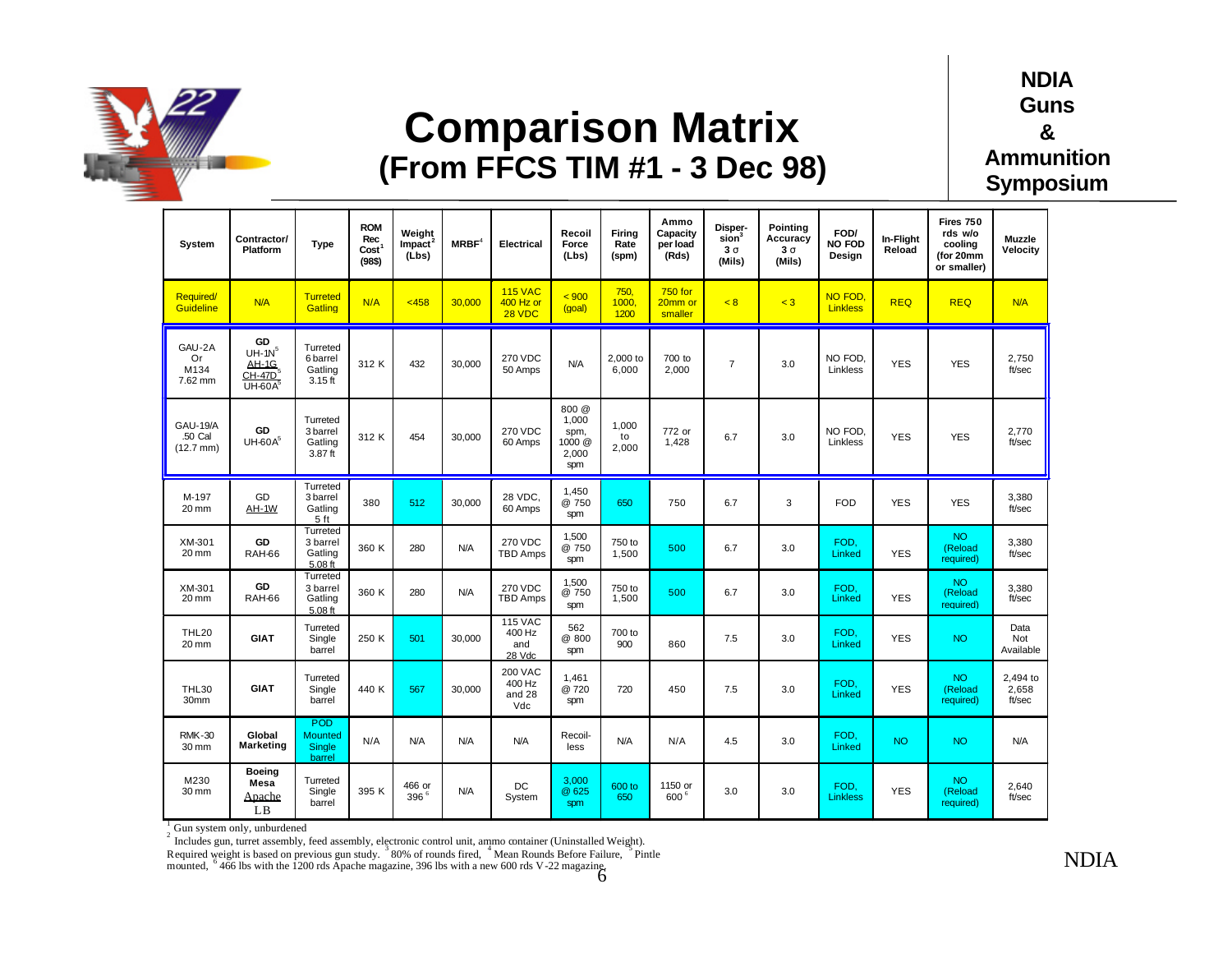

- **Install the weapon in the undernose area of the aircraft**
- **TGS field-of-fire controlled by:**
	- Existing FLIR via the track handle
	- Left/right crew helmet using the added HTS.
- **HTS will provide point-and-shoot capability for the TGS in both day and night mode operations.**
- **Hit a target (20m wide x 10m tall) at 500 meters**
- **No moving targets**
- **Urban warfare landing zone**
- **No Air-to-Air**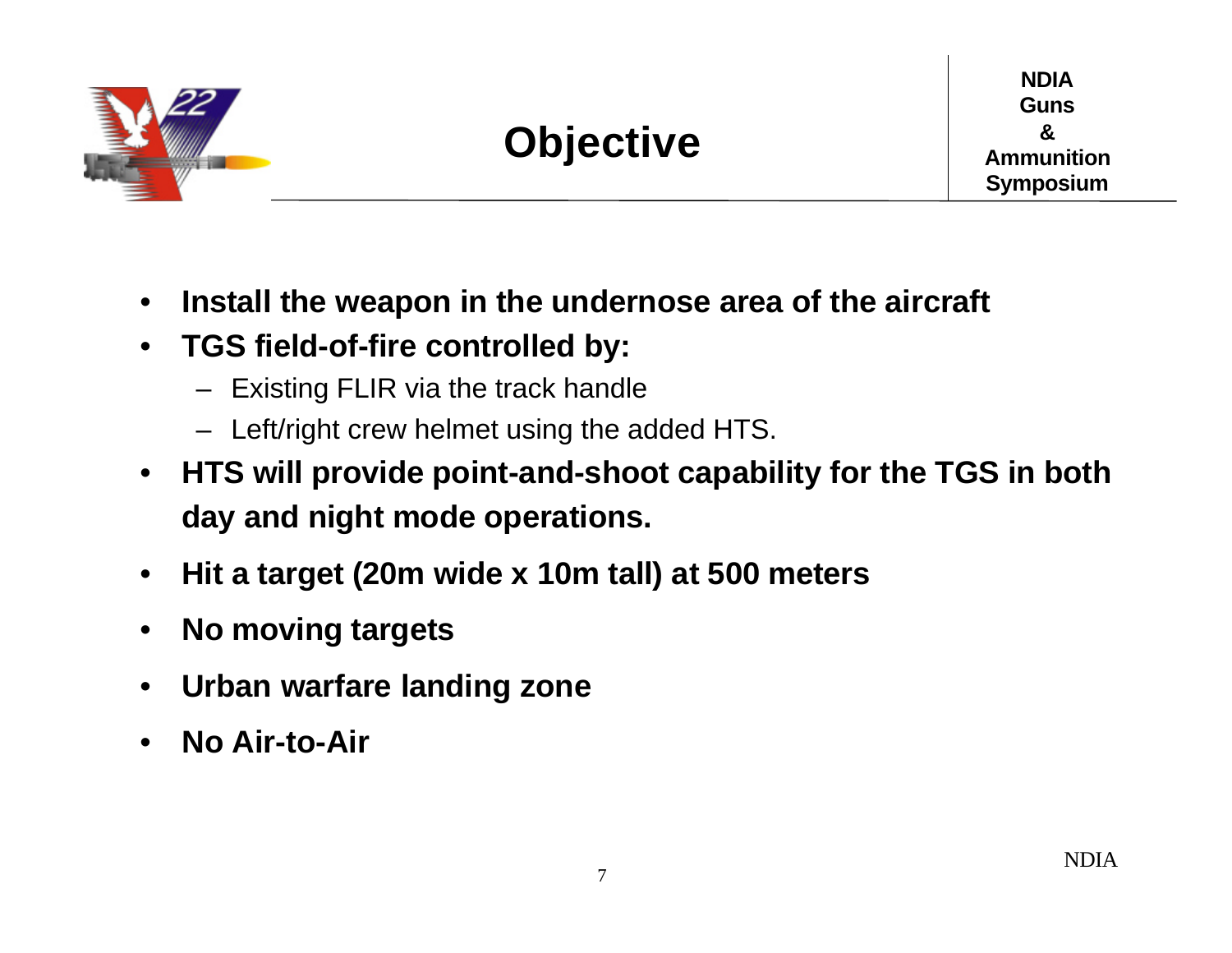

## **TGS Characteristics**

**NDIA Guns & Ammunition Symposium**



- **GDAS GAU-19**
	- Three barrel .50 cal gattling gun
- **Turreted Undernose installation**
- **Percussion-fired**
- **Firing Rate 1200 to 1500 spm**
	- **Turret Angular Coverage**
		- Azimuth  $= \pm 110^{\circ}$  Max
		- Elevation =  $50^{\circ}$  down,  $20^{\circ}$  up
- **Slew Rate 100º /sec**
- **Recoil Force < 550 lbs**
- **Uninstalled Weight 456 lbs**
- **MRBF > 30,000 rounds**
- **Linkless/NoFOD System**
- **Electrically Driven**
- **750 round capacity in Ammunition Handling System**
- **In-flight reloadable**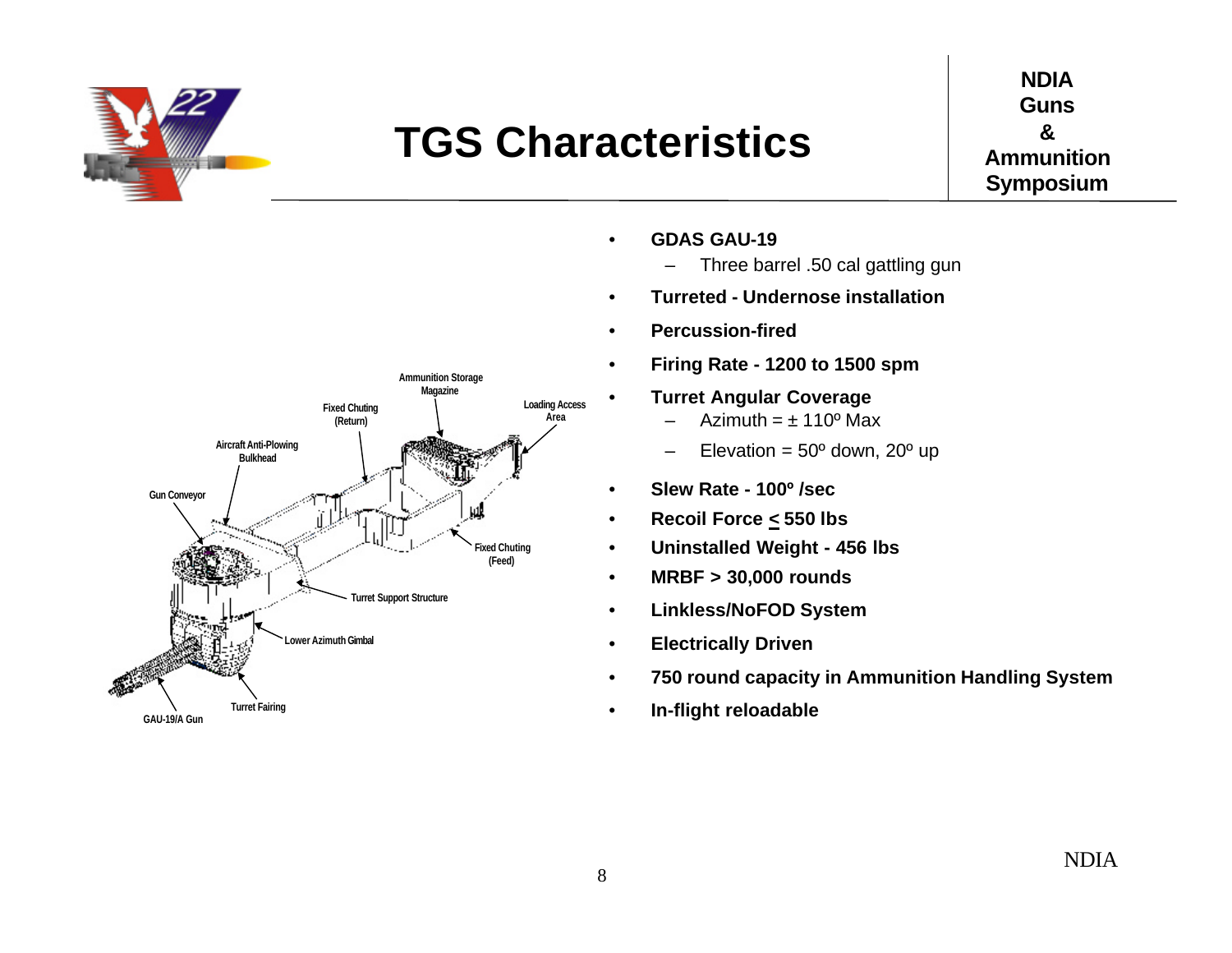

## **TGS Installation**

**NDIA Guns & Ammunition Symposium**